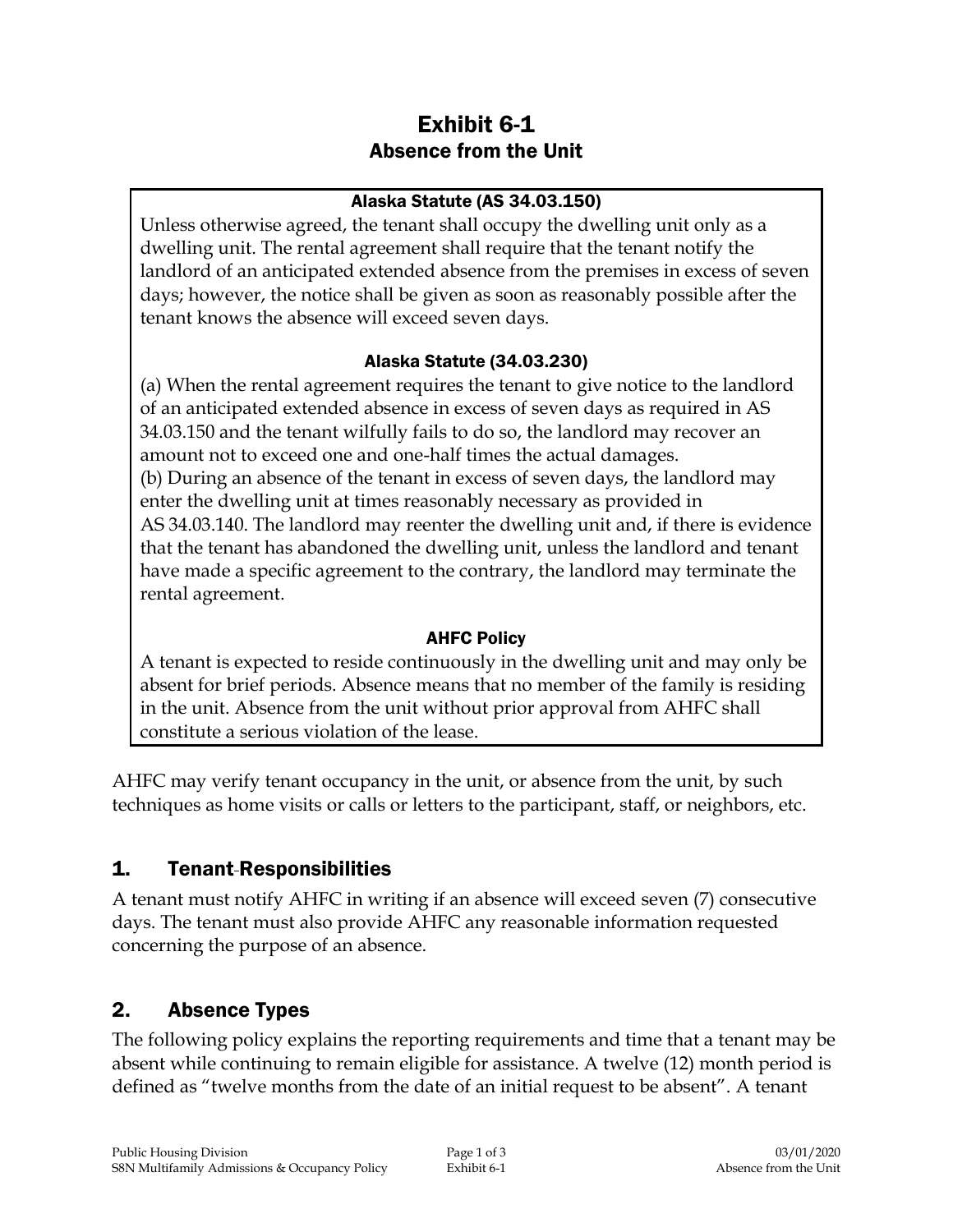may not combine these unique circumstances to exceed the time limit of any one of them.

### 2.A General Absences

General absences from the dwelling unit such as family visits or vacations are limited to sixty (60) days total in any twelve (12) month period.

### 2.B Medical Absences

- 1. Absence from the dwelling unit is limited to a maximum period of sixty (60) days in any twelve-month period due to medical treatment, hospitalization, or rehabilitation; or to provide care for a spouse, child, or parent experiencing a serious health condition.
- 2. AHFC may grant an extension for up to 30 additional days at the family's request.

## 2.C Employment

- 1. Absence from the dwelling unit is limited to sixty (60) days in any twelve (12) month period resulting from temporary relocation due to employment.
- 2. AHFC may grant an extension for up to 30 additional days at the family's request.

## 2.D Incarceration

Absence from the dwelling unit due to incarceration for vehicular or minor crimes is limited to thirty (30) days in any twelve (12) month period. Refer to Chapter 8, Terminations, for actions to take for crimes that are more serious.

#### 2.A Permanently Confined Family Member<sup>1</sup>

An individual permanently confined to a nursing home or hospital may not be named as family head, spouse, or co-head, but may continue as a family member at the family's discretion. If the family elects to include the permanently confined member, the individual is listed in the household as an adult who is not the head, spouse, or co-head, even when the permanently confined family member is married to the person who is the head of the family.

# 3. Tenant Disagreement with Decision

If the tenant disagrees with the evaluator's decision, the tenant may request to speak to the supervisor. The tenant may sign, date, and return the form to the evaluator.

 $\overline{a}$ <sup>1</sup> HUD Handbook 4350.3, Occupancy Requirements of Subsidized Multifamily Housing Programs, June 2007.